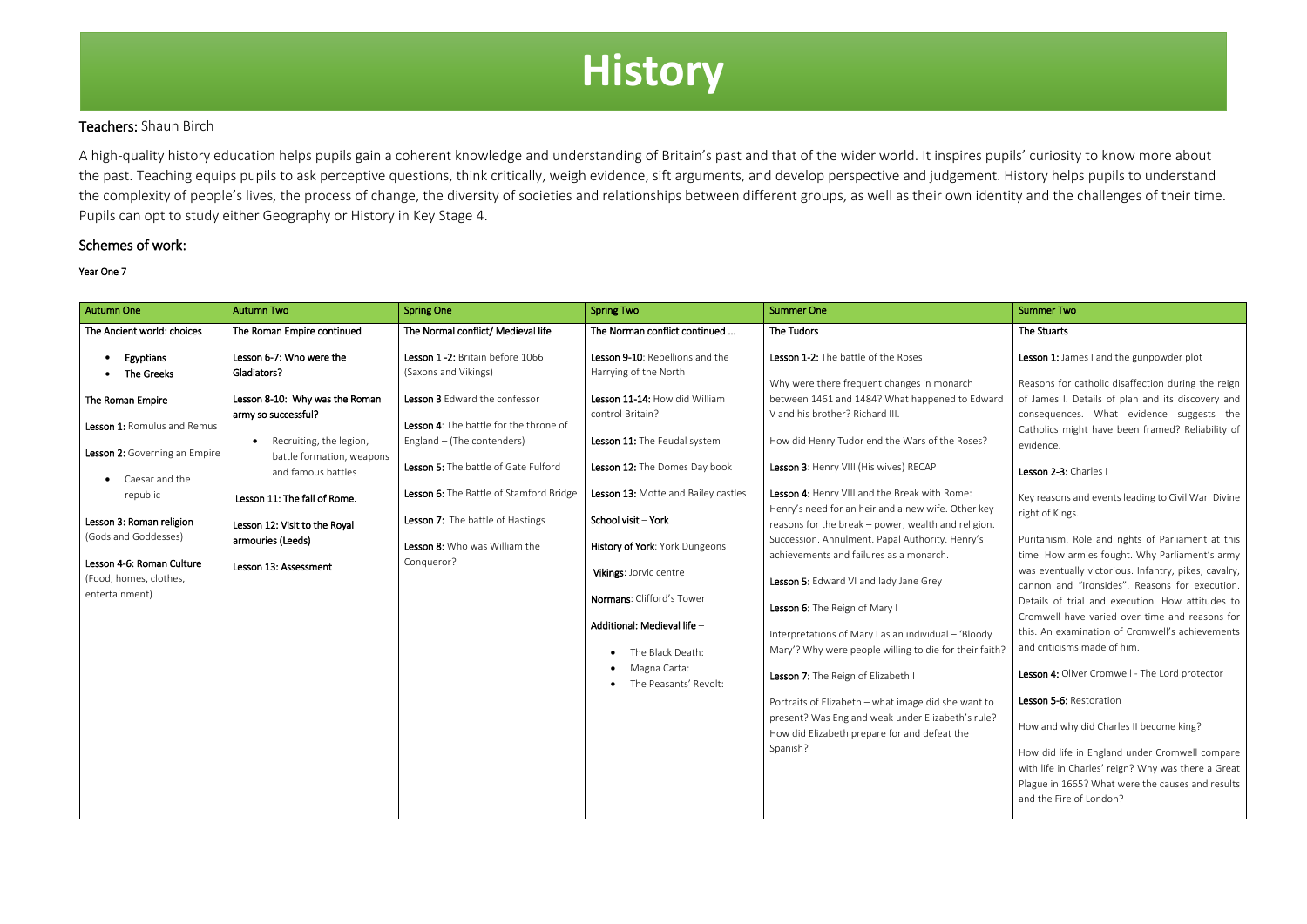#### Year 8

| <b>Autumn One</b>                            | <b>Autumn Two</b>                                | <b>Spring One</b>                                                           | <b>Spring Two</b>                                       | <b>Summer One</b>                                    | <b>Summer Two</b>                               |
|----------------------------------------------|--------------------------------------------------|-----------------------------------------------------------------------------|---------------------------------------------------------|------------------------------------------------------|-------------------------------------------------|
| World conflict: Modern warfare WWII          | Turning points (major battles)                   | Trans-Atlantic Slave Trade: Lesson 1-4                                      | The Abolition of the Slave Trade:                       | The Great War: WWI                                   | The Great war continued                         |
| Introduction<br>Lesson 1: Post World war one | Lesson 8: Dunkirk                                | Lesson 1: What was the slave trade?                                         | Lesson 1: Did everybody want the slave<br>trade to end? | Lesson 1: The main causes of World War               | Lesson 8: The Battle of the Somme:              |
| (Armistice and Versailles)                   | Lesson 9: Battle of Britain<br>Air warfare       | Lesson 2: How did some places benefit<br>from the slave trade?              | Lesson 2: Who were proabolitionists?                    | Lesson 2: The Schlieffen Plan and Plan<br>Seventeen. | Lesson 9: The impact of warfare on<br>soldiers: |
| Lesson 2: Causes of WWII                     | Lesson 10: War in the Atlantic                   | Lesson 3-4: What was the Middle                                             |                                                         | Lesson 3: Assassination at Sarajevo -                | Lesson 10: The End of World War I:              |
| The Home front                               | Lesson 11: The US enter the war: Pearl           | Passage?                                                                    | Lesson 3-4: The Ku Klux Klan:                           | Lesson 4: Recruitment in World War I:                | Lesson 11: School visit/ School visitor         |
| Lesson 3: Evacuation -                       | Harbour                                          | Life on the Plantations: lesson 5-7                                         | Lesson 5 -6: Civil Rights Movement:                     | Lesson 6-7: Trench Warfare: The dangers              | Lesson 12: Assessment                           |
| Lesson 4: Rationing - Food and clothing      | Lesson 12: Battle of the Pacific (US Vs<br>Japan | Lesson 5: Freedom: Was there any way<br>in which slaves could gain freedom? | Lesson 5: What caused the Civil Rights<br>movement?     |                                                      |                                                 |
| Lesson 5: The Blitz                          | Lesson 13: D-day                                 | Lesson 6: Slave actions                                                     | Lesson 6: What was the Civil Rights Act                 |                                                      |                                                 |
| Lesson 6: WWII modern warfare                | Lesson 14: Russia: The Battle of                 | Lesson 7: How hard were slaves worked                                       | Lesson 7: Martin Luther King and                        |                                                      |                                                 |
| Lesson 7: School visit to Eden Camp          | Stalingrad                                       | on plantations?                                                             | Malcolm X                                               |                                                      |                                                 |
|                                              | Lesson 15: The end of the war                    |                                                                             |                                                         |                                                      |                                                 |
|                                              |                                                  |                                                                             |                                                         |                                                      |                                                 |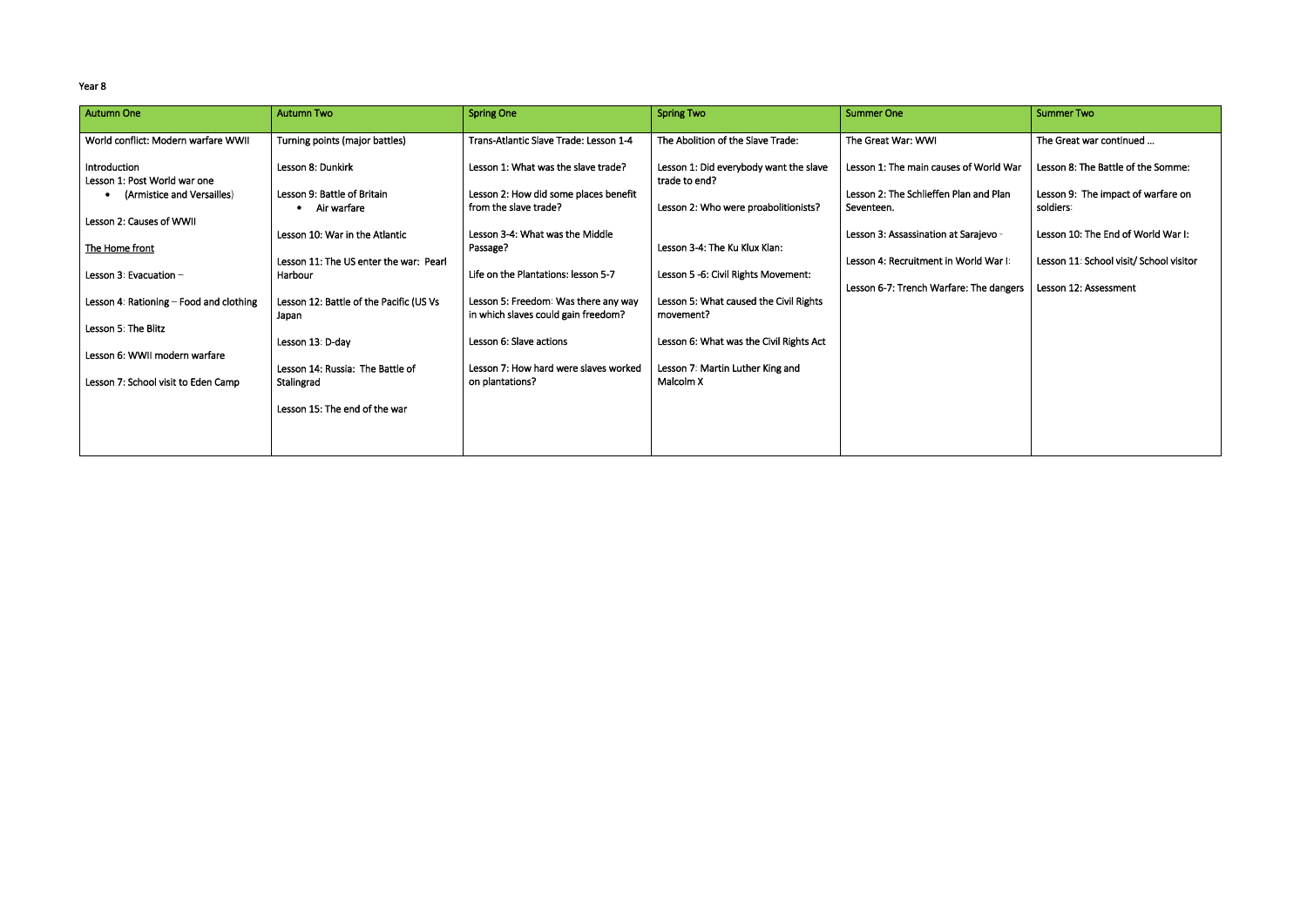### Year 9 (Start of the History GCSE)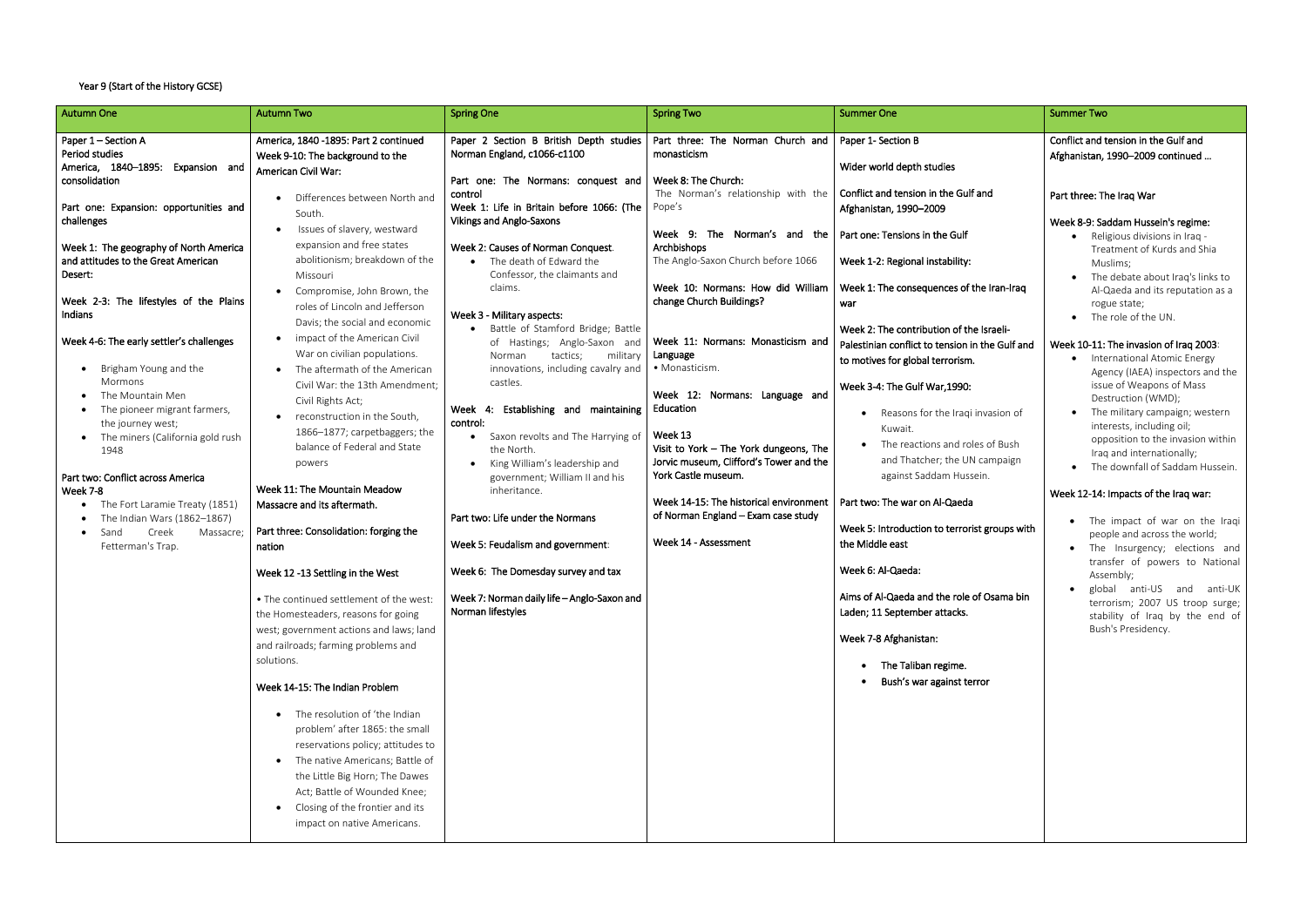## Key Stage 4

#### Year 10

| <b>Autumn One</b>                                                                         | <b>Autumn Two</b>                                                                              | <b>Spring One</b>                                                                    | <b>Spring Two</b>                                                                               | <b>Summer One</b>                                                                    | <b>Summer Two</b>                                                                                                       |
|-------------------------------------------------------------------------------------------|------------------------------------------------------------------------------------------------|--------------------------------------------------------------------------------------|-------------------------------------------------------------------------------------------------|--------------------------------------------------------------------------------------|-------------------------------------------------------------------------------------------------------------------------|
| Paper 1: Section B Wider World depth<br>studies<br>Conflict between the East and the West | Conflict between the East and the West<br>1945-1990: Cold war continued<br>Week 8: The 'Thaw': | Paper 1: Section A - Period studies<br>American: Opportunities and equalities 1920s- | American: Opportunities and<br>equalities 1920s-1970s continued<br>Part three: Post-war America | Paper 2- Section A: Shaping the Nation -<br>Britain: Health and the people: c1000 to | Week 7-12: Part three: A revolution in<br>medicine<br>. Week 7: The development of Germ                                 |
| 1945-1990: Cold war                                                                       | Hungary, the protest                                                                           | 1970s<br>Part one: American people and the 'Boom'                                    | Week 7: 1940s American culture:                                                                 | the present Day<br>Part one: Medicine stands still                                   | Theory: Louis Pasteur                                                                                                   |
| Part one: The origins of the Cold War                                                     | movement and the reforms of<br>Nagy.                                                           | Week 1-3: The 'Boom':                                                                | Post-war American<br>$\bullet$                                                                  | Week 1: The fall of Rome and loss of                                                 | Week 8: Robert Koch and microbe<br>hunting; Paul Ehrlich and magic                                                      |
| Week 1-2: The causes of the Cold war<br>Yalta and Potsdam Conferences                     | The U2 Crisis                                                                                  | The consumer society.<br>Social and cultural developments                            | society and economy:<br>Week 8: 1950s The American                                              | knowledge<br>Week 2: Medieval medicine: approaches                                   | bullets; everyday medical treatments<br>and remedies.                                                                   |
| The division of Germany                                                                   | Part three: Transformation of the Cold<br>War                                                  | Divided society: organised crime and<br>prohibition                                  | dream and 50's teenagers                                                                        | including natural, supernatural, ideas of<br>Hippocratic and Galenic methods and     | Week 9-10: A revolution in surgery:                                                                                     |
| Week 3: East and West rivalry<br>The Iron Curtain                                         | Week 9: Berlin Wall:                                                                           | The experiences of immigrants<br>The Ku Klux Klan; the Red Scare and                 | McCarthyism; popular<br>$\bullet$<br>culture, including Rock                                    | treatments; the medieval doctor; training,<br>beliefs about cause of illness.        | Simpson and Anaesthetics,<br>Lister and aseptic surgery.                                                                |
| The Berlin Blockade and Airlift                                                           | Week 10: Tensions over Cuba:<br>Castro's revolution, the Bay of                                | the significance of the Sacco and<br>Vanzetti case.                                  | and Roll and television.<br>1950s economy<br>$\bullet$                                          | Week 3-4: Christianity and the Crusades<br>and Islamic medicine                      | Week 11-12: Improvements in public                                                                                      |
| Part two: The development of the Cold<br>War                                              | Pigs and the missile crisis                                                                    | Part two: Bust - Americans' experiences of the                                       | • Week 9 -10: Racial tension and<br>developments in the Civil Rights                            | Medical progress: the contribution of                                                | health: key individuals Edwin Chadwick,<br>Dr John Snow                                                                 |
| Week 4: Events in Asia: Super power<br>relations:                                         | Week 11: Czechoslovakia:<br>Dubeck and the Prague Spring                                       | Depression and New Deal                                                              | campaigns in the 1950s and<br>1960s:                                                            | Christianity to medical progress and<br>treatment; hospitals; the nature and         | Week 13-18: Part four: Modern<br>medicine                                                                               |
| USSR's support for Mao Tse-                                                               | movement.                                                                                      | Week 4: The Wall Street crash:                                                       | Segregation laws;                                                                               | importance of Islamic medicine and<br>surgery; surgery in medieval times, ideas      | <b>Week 13-14</b>                                                                                                       |
| tung and Communist revolution<br>in China                                                 | Week 12: Easing of tension:<br>The reasons for Détente and                                     | 1930 American culture<br>American society during the<br>Depression:                  | Martin Luther King and<br>peaceful protests;<br>Malcolm X and the Black                         | and techniques.<br>Public health in the Middle Ages: towns                           | • Modern treatment of disease                                                                                           |
| Week 5: The Korean war 1950:                                                              | for SALT 1;<br>The part played by key                                                          | Week 5: The New Deal                                                                 | <b>Power Movement</b><br>Civil Rights Acts of 1964                                              | and monasteries; the Black Death in Britain                                          | · Fleming,<br>Week 15: The impact of war and                                                                            |
| Military campaigns waged by<br>North Korea against the UN.                                | individuals Brezhnev and Nixon.                                                                | The effectiveness of the New Deal on<br>different groups in society:                 | and 1968.                                                                                       | Part two: The beginnings of change<br>Week 5-6 The impact of the Renaissance         | technology on surgery:                                                                                                  |
| Week 6: The Vietnam war:                                                                  |                                                                                                | Roosevelt's contribution as<br>president; popular culture.                           | Week 11: America and the 'Great<br>Society':                                                    | on Britain:                                                                          | Week 16-18 Modern public health:                                                                                        |
| The Vietcong against France<br>and the USA.                                               |                                                                                                |                                                                                      | 1960s America culture<br>The social policies of                                                 | Progression in medicine (Key<br>individuals): The work of Vesalius,                  | the importance of Booth, Rowntree,                                                                                      |
| Week 7: Military rivalries:                                                               |                                                                                                | Week 6: WWII<br>The impact of the Second World                                       | Presidents Kennedy and<br>Johnson                                                               | Paré, William Harvey; opposition<br>to change.<br>Dealing with disease:              | and the Boer War; the Liberal social<br>reforms; the impact of two world wars<br>on public health, poverty and housing; |
| The arms race<br>Membership and purposes of                                               |                                                                                                | War: The experiences of African-<br>Americans and women.                             | Week 12: The development and<br>impact of feminist movements in                                 | Week 7: Prevention of disease:                                                       | the Beveridge Report and the Welfare<br>State; creation and development of                                              |
| NATO and the Warsaw Pact<br>The space race                                                |                                                                                                |                                                                                      | the 1960s and early 1970s,<br>• Equal rights                                                    | Inoculation; Edward Jenner,<br>vaccination and opposition to change.                 | the National Health Service; costs,<br>choices and the issues of healthcare in                                          |
|                                                                                           |                                                                                                |                                                                                      |                                                                                                 |                                                                                      | the 21 <sup>st</sup> century.                                                                                           |